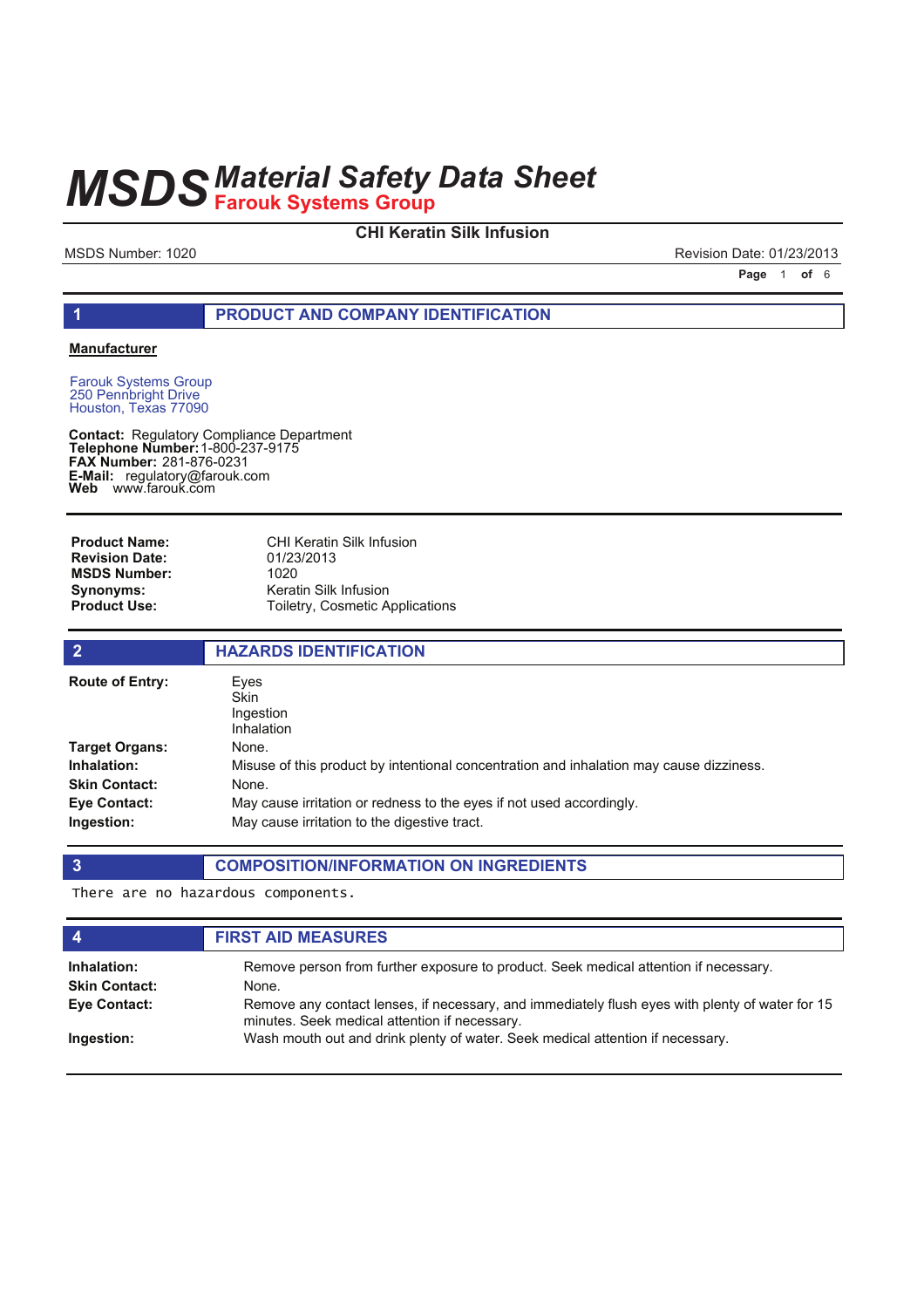# **CHI Keratin Silk Infusion**

MSDS Number: 1020 **Revision Date: 01/23/2013** 

**Page 2 of 6** 

**5 FIRE FIGHTING MEASURES**

FLASHPOINT AND METHOD: Not applicable. FLAMMABLE LIQUIDS: Not available. AUTO IGNITION TEMP: None. FLAMMABLE CLASS: NFPA rating of 1. BURNING RATE OF SOLID: Not available GENERAL HAZARDS: Evacuate personnel downwind of fire to avoid inhalation of fumes and smoke. EXTINGUISHING METHODS: Chemical type foam, CO2(Carbon Dioxide), Dry Chemical, Water Fog HAZARDOUS COMBUSTION PRODUCTS: None. FIRE FIGHTING PROCEDURES: This product is a non-flammable substance. However, hazardous decomposition and combustion products may be formed in a fire situation. Cool exposed containers with water spray to prevent overheating.

FIRE FIGHTING EQUIPMENT: Respiratory and eye protection are required for fire fighting personnel. Full protective equipment (Bunker Gear) and self contained breathing apparatus (SCBA) should be used for all indoor fires and significant outdoor fires. For small outdoor fires, which may be easily extinguished with a portable fire extinguisher, use of a SCBA may not be needed.

# **6 ACCIDENTAL RELEASE MEASURES**

SMALL SPILL: When a spill occurs, use absorbent material on the substance. Dispose of the material according to all local, state and federal regulations. Always use an absorbent material when cleaning up a spill.

ENVIRONMENTAL PRECAUTIONS: Avoid run-off or release into sewers, stormdrains and waterways.

GENERAL PRECAUTIONS: Remove containers away from oxidizing materials.

### **FIGURE 12 IN STORAGE** Use appropriate personal protective equipment as specified in Section 8. Handle in a manner consistent with good household/personal techniques and practices. **Handling Precautions:** Keep containers/bottles securely sealed when not in use. Store in cool/dry conditions that **Storage Requirements:**

do not exceed room temperature.

# **8 EXPOSURE CONTROLS/PERSONAL PROTECTION**

| <b>Engineering Controls:</b>      | These recommendations provide general guideance for handling this product safely.<br>Because specific use conditions may vary, safety procedures should be developed for<br>each specific application of this product. When developing procedures, always<br>consider potential waste, disposal and personal safety issues. |
|-----------------------------------|-----------------------------------------------------------------------------------------------------------------------------------------------------------------------------------------------------------------------------------------------------------------------------------------------------------------------------|
| <b>Protective Equipment:</b>      | EYES AND FACE: For reasonable foreseeable uses of this product, eye and face<br>protection is not required.<br>SKIN: For reasonable foreseeable uses of this product, skin protection is not required.<br>RESPIRATORY: For reasonable foreseeable uses of this product, respiratory<br>protection is not required.          |
| <b>Exposure Guidelines/Other:</b> | EXPOSURE GUIDELINES: Overexposure is unlikely. Since all<br>parameters cannot be foreseen, the use of engineering controls<br>to reduce exposure may be necessary.                                                                                                                                                          |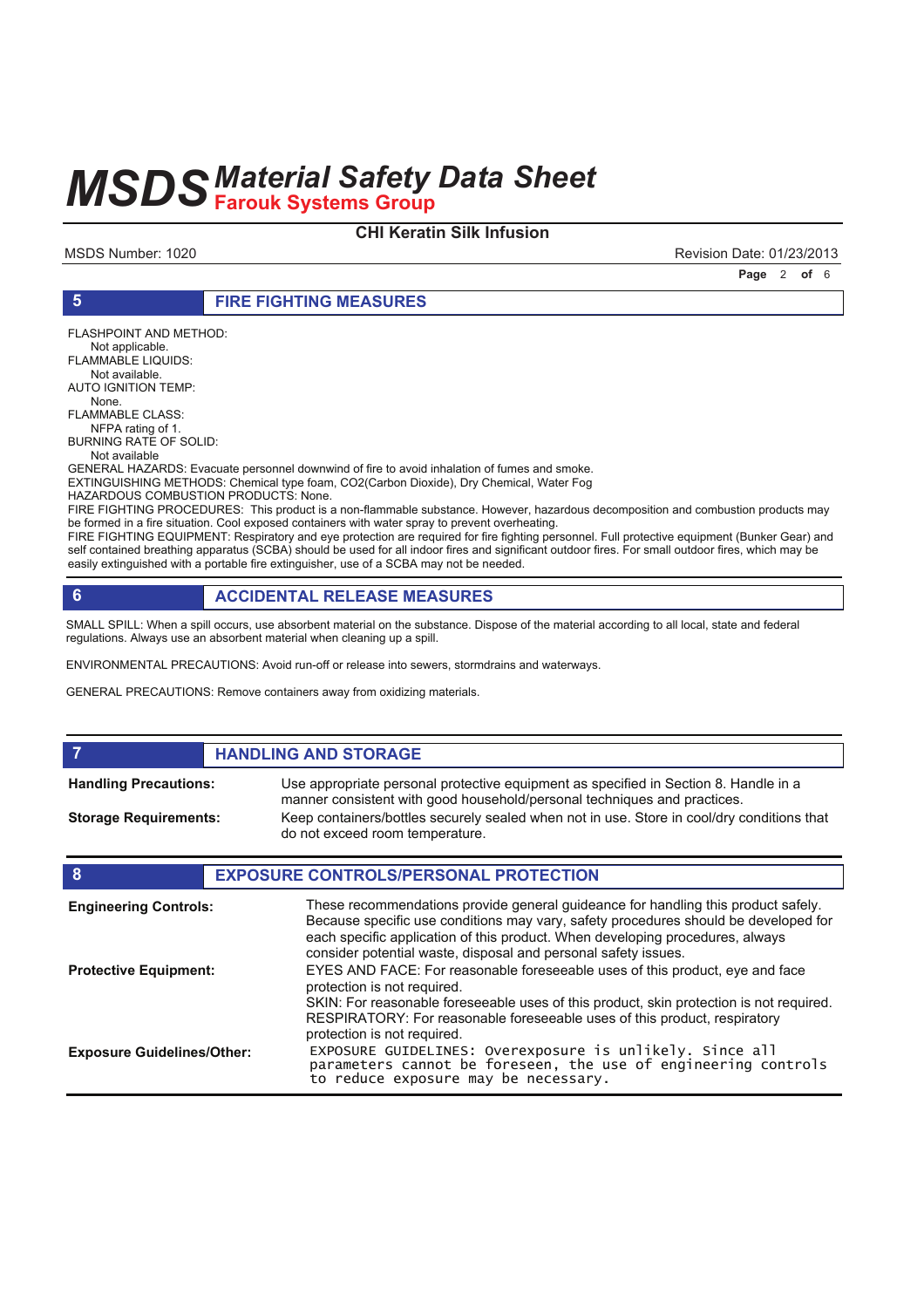# **CHI Keratin Silk Infusion**

MSDS Number: 1020 **Revision Date: 01/23/2013** Revision Date: 01/23/2013

**Page 3 of 6** 

# **9 PHYSICAL AND CHEMICAL PROPERTIES**

| Appearance:            | Clear                       |                              |           |
|------------------------|-----------------------------|------------------------------|-----------|
| <b>Physical State:</b> | Vicious Liquid              | <b>Boiling Point:</b>        | N/A       |
| Odor:                  | Pleasant perfumed fragrance | <b>Freezing/Melting Pt.:</b> | N/A       |
| pH:                    | N/A                         | Solubility:                  | Insoluble |
| <b>Vapor Pressure:</b> | N/A                         | <b>Spec Grav./Density:</b>   |           |
| <b>Vapor Density:</b>  | N/A                         |                              |           |

**Viscosity:** 800 - 1000

# **10 STABILITY AND REACTIVITY Stability:** YES **Conditions to avoid:** Extreme temperatures. **Materials to avoid (incompatability):** Keep away from oxidizing materials and flame. **Hazardous Decomposition products:** None known. Hazardous Polymerization: Will Not Occur.

# **11 TOXICOLOGICAL INFORMATION**

ACUTE: DERMAL LD50: Not available. ORAL LD50: Not available. INHALATION LC50: Not available. EYE EFFECTS: This product may cause irritation to eyes if not used under normal conditions. TARGET ORGANS: NONE. SENSITIZATIONS: Not available. CARCINOGENICITY: IARC: Listed by IARC - No.  $NTP:$  Listed by  $NTP - NO$ . OSHA: Listed by OSHA - No.

MUTAGENICITY: Not available. REPRODUCTIVE EFFECTS: None. TERATOGENIC EFFECTS: Not available.

# **12 ECOLOGICAL INFORMATION**

ENVIRONMENTAL DATA: Not available. ECOTOXICOLOGICAL INFO: Not available. DISTRIBUTION: Not available. CHEMICAL FATE INFO: Not available.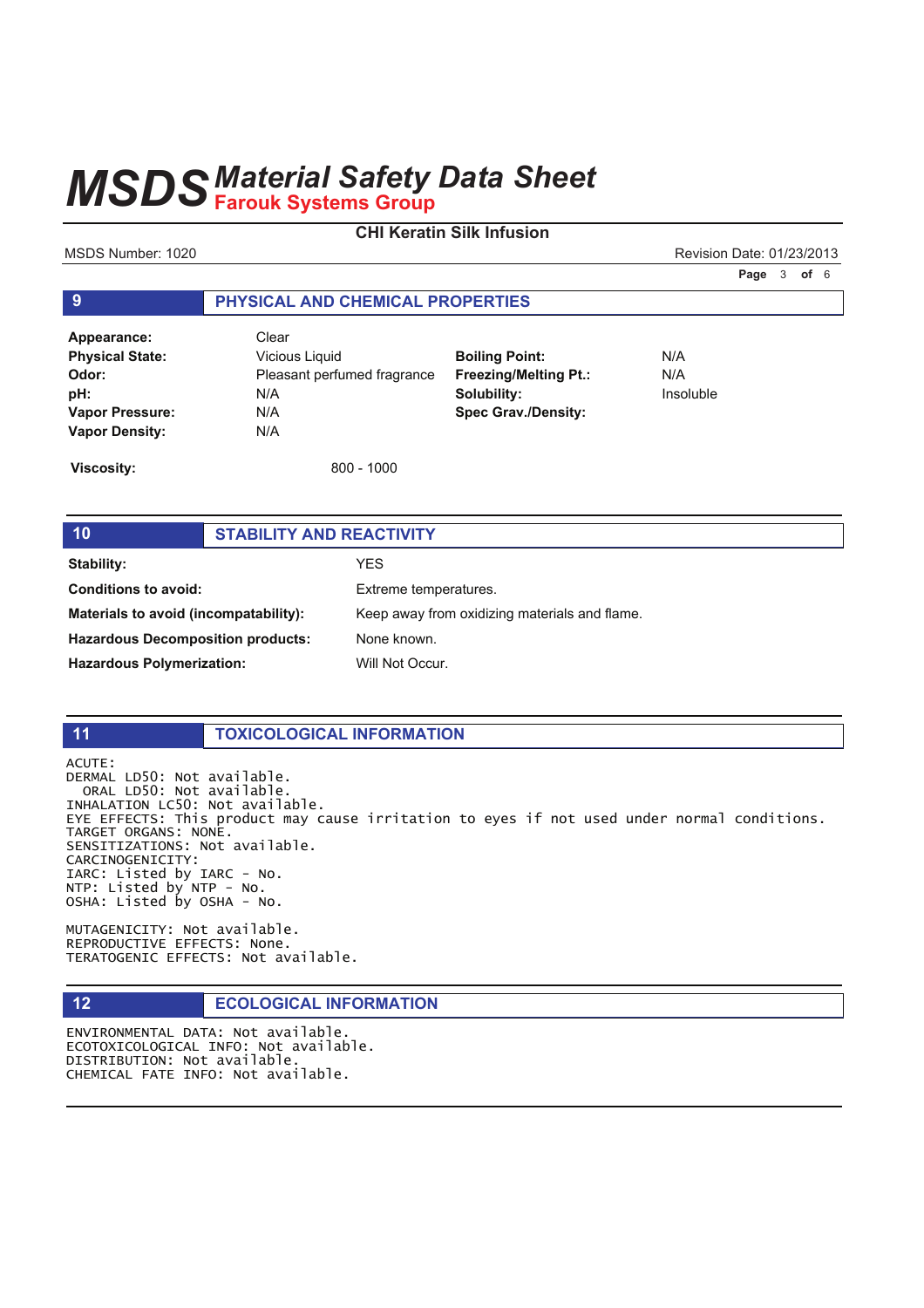# **CHI Keratin Silk Infusion**

MSDS Number: 1020 **Revision Date: 01/23/2013** 

**Page 4 of 6** 

## **13 DISPOSAL CONSIDERATIONS**

US EPA Waste Number and Descriptions:

DISPOSAL METHOD: Controlled release of diluted product into a biological wastewater treatment plant. COMPONENT WASTE NUMBER: No EPA Waste Numbers are applicable for this product's components. DISPOSAL INSTRUCTIONS: Dispose of waste material according to local, state and federal rules and regulations.

# **14 TRANSPORT INFORMATION**

This product is not regulated as a hazardous material by the United States (DOT) or Canadian (TDG) transportation regulations.

DOT CLASSIFICATION: Shipping Name: CHI Keratin Silk Infusion Class: none Non-regulated, non-hazardous

IMDG CLASSIFICATION: Shipping Name: CHI Keratin Silk Infusion Class: none Non-regulated, non-hazardous

IATA CLASSIFICATION: Shipping Name: CHI Keratin Silk Infusion Class: none Non-regulated, non-hazardous

 $1 - 800 - 424 - 9300$  1 **CHEMTREC** 

1-703-527-3887 Inside the United States outside the United States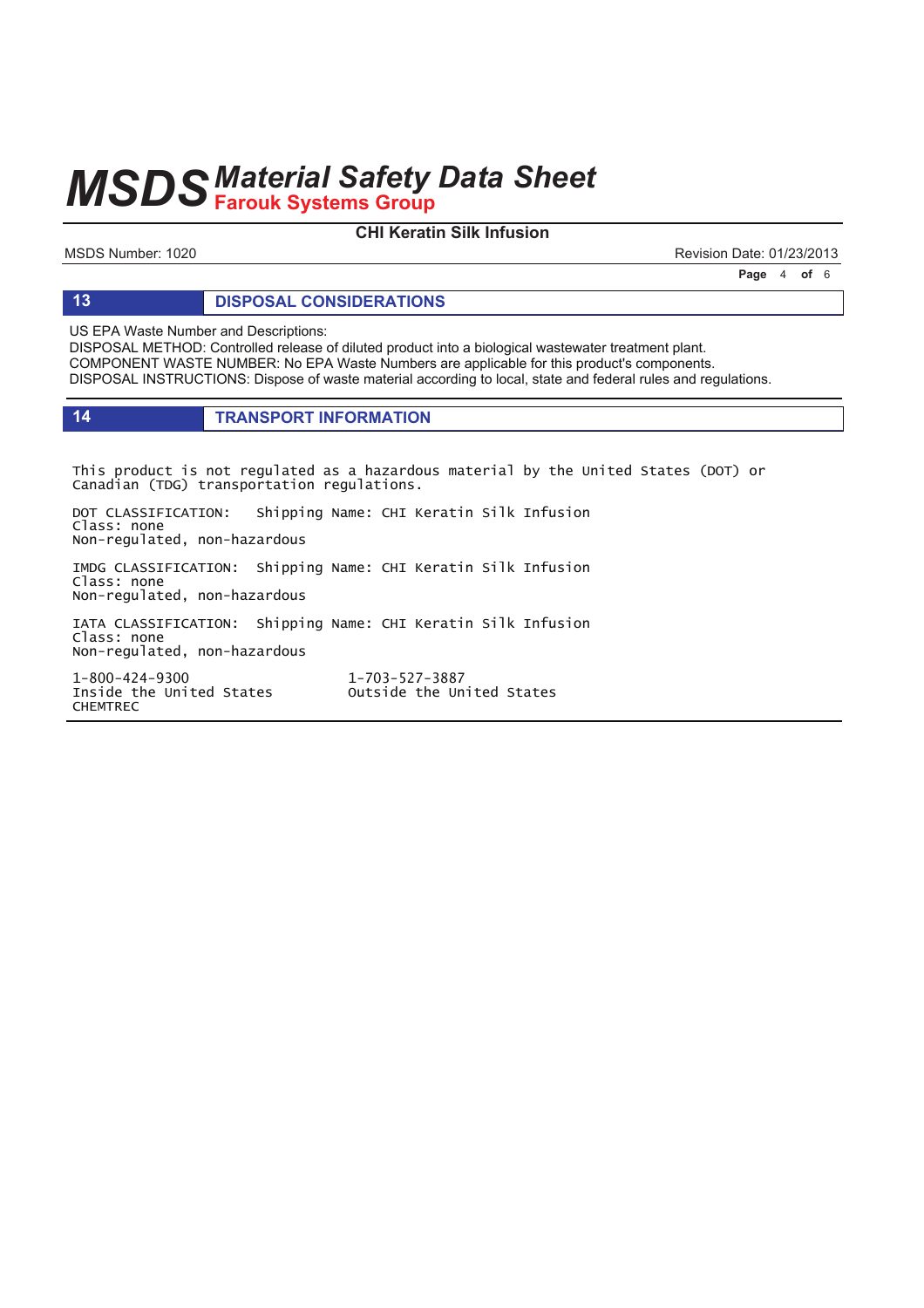### **CHI Keratin Silk Infusion**

MSDS Number: 1020

15

Revision Date: 01/23/2013

Page 5 of 6

### **REGULATORY INFORMATION**

UNITED STATES: SARA TITLE III (Superfund Amendments and Reauthorization Act) 311/312 HAZARD CATEGORIES

Fire: No. Pressure Generating: No. Reactivity: No. Acute: No.<br>313 REPORTABLE INGREDIENTS: Not applicable. TITLE III NOTES: None. CERCLA(Comprehensive Response, Compensation, and Liability Act) CERCLA RQ: None. TSCA(Toxic Substance Release Act) TSCA REGULATORY: All ingredients are listed in the TSCA Inventory. CANADA: WHMIS(WORKER HAZARDOUS MATERIAL INFORMATION SYSTEM) This product is WHMIS controlled. CANADIAN INGREDIENT DISCLOSURE LIST: None.

CANADIAN ENVIRONMENTAL PROTECTION ACT: All intentional ingredients are listed on the<br>DSL(Domestic Substance List).

EUROPEAN COMMUNITY: EU REGULATORY: All intentional ingredients are listed on the European's EINECS Inventory. STATE REGULATIONS: Not available.<br>LOCAL REGULATIONS: Not available.

**OTHER INFORMATION** 

Hazard Scale:  $0 = \text{Normal}$  $1 =$  Slight  $2 =$  Moderate  $3 =$  Serious  $4 =$  Severe **NFPA RATING:** FLAMMABILITY: 1 HEALTH: 1 REACTIVITY: 0 SPECIAL: None

NFPA CODES:

16

**HMIS RATING:** FLAMMABILITY: 1 HEALTH: 1 PHYSICAL HAZARD: 0 PERSONAL PROTECTION: N/A

Disclaimer: Reasonable care has been taken in the preparation of this information, but the manufacturer makes no warranty of merchantability or any other warranty, expressed or implied, with respect to this information. The manufacturer makes no representations and assumes no liability for any direct, incidental or consequential damages resulting from its use.